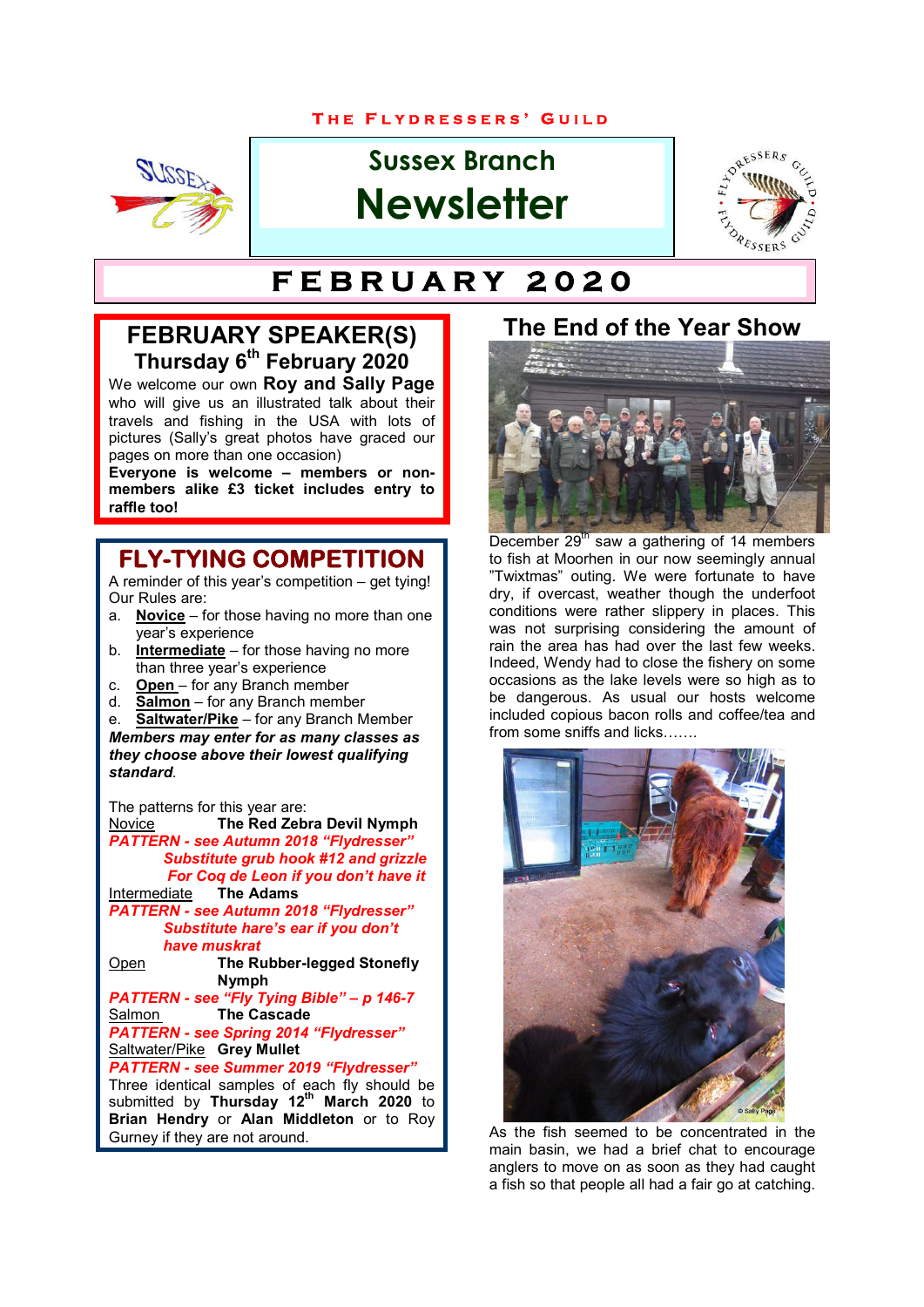Ray B seemed to suggest that AW got to a favoured spot with "unseemly haste" but there were still others who caught before him! Anyway fish came steadily through the morning and by lunchtime everyone had at least one and quite a few had bagged up.

Lunch beside the lodge's comfy wood burner was made all the more cheerful through birthday cakes provided by Roy Page and Tony Ryan who celebrate a day either side of this event.

The lead in the competition for the best fish prize (from AW's wine cellar) changed hands fairly frequently during the day. Nick Price took an early lead with his fish of 4lb 14oz only to be overtaken by one of 5lb 7oz for Sally. However, Tony Harrison's 5lb 14oz took the day. It has to be said that the general stamp of fish was very impressive, with quite a few beating the 4lb mark.

So a pleasant end to the 2019 season, which has been a successful one in competition terms for the Branch and I hope our events have given some excitement and fun to members during the season. Next up is Brass Monkey's on March 1st – so keep hold of those "Xmas deco flies" and a Happy New year to all our readers.

*AW*

### **Storing materials**

Here are a few tips on organising and storing your tying materials. How many times do you turn up on a Thursday and cannot find the materials for the pattern being tied? Well you have to have a plan!

As I instruct, I always put the materials for the pattern in a bag at home, together with threads and tinsels; try not to bring everything along.

I first start categorising everything - dubbing, capes and feathers, deer fur and so on, and keep them in bags, labelled.

As you move on and build up your collection you will need to sub-divide; e.g. all the different dubbings. Use tins or plastic boxes. Craft shops usually have suitable boxes and it is useful to have one for threads and tinsels.

Do keep it all separately in labelled, sealed plastic bags to keep out mites that will destroy everything.

Hooks are not so easy but some manufacturers supply hooks in clearly labelled boxes; do not mix up sizes. With any feathers you are given from the wild be careful and put in a microwave for a short period to kill bugs and consider using Naphthalene (moth balls).

In summary, organise your materials so they are easily located and label everything!

*Phillip Ellis*

**JIM SMITH (Jim the Fish)**



**Jim the Fish**

We were unable to give a full obituary for Jim in our announcement last month although he was so well known to anglers in the Ouse and Adur catchments that was almost unnecessary. Full obituaries have been published in the *Argus* and on BBC's *South Today* and all who have fished at Barcombe in the past and the Ouse more recently will have met him as he patrolled his beloved river bank, in his role as Bailiff for the Ouse Preservation Society and the Ouse Valley Anglers.

Jim's funeral on  $28<sup>th</sup>$  January was at Isfield Church.

He will be sorely missed.

#### **An Angling Life -** *Chapter 1* **by** Phillip Ellis

Those of you that know me will know I spend a lot of time on the chalk streams, and other members may wonder why I am not fishing with you at Guild events by the lakeside - or indeed do I fish? Here is a brief summary of my fishing life of some 60 odd years.

I started with my father in the 1950's on Worthing pier casting out a line with a lob worm hoping for the bell to ring on the rod indicating a fish. I then took up coarse fishing when I was 11 on the formation of a local club encouraged by the local fishing shop. This was in the days when everyone had a copy of that wonderful cartoon book "Mr Crabtree Goes Fishing" by Bernard Venables; we all had a copy and it only cost 25 pence at the time. It told us all we needed to know.

Favourite location for me was Patching Pond, getting there on my bike for many years up until my late teens and then, with a scooter, I was able to get to the rivers Adur or Arun from where my love of river fishing comes.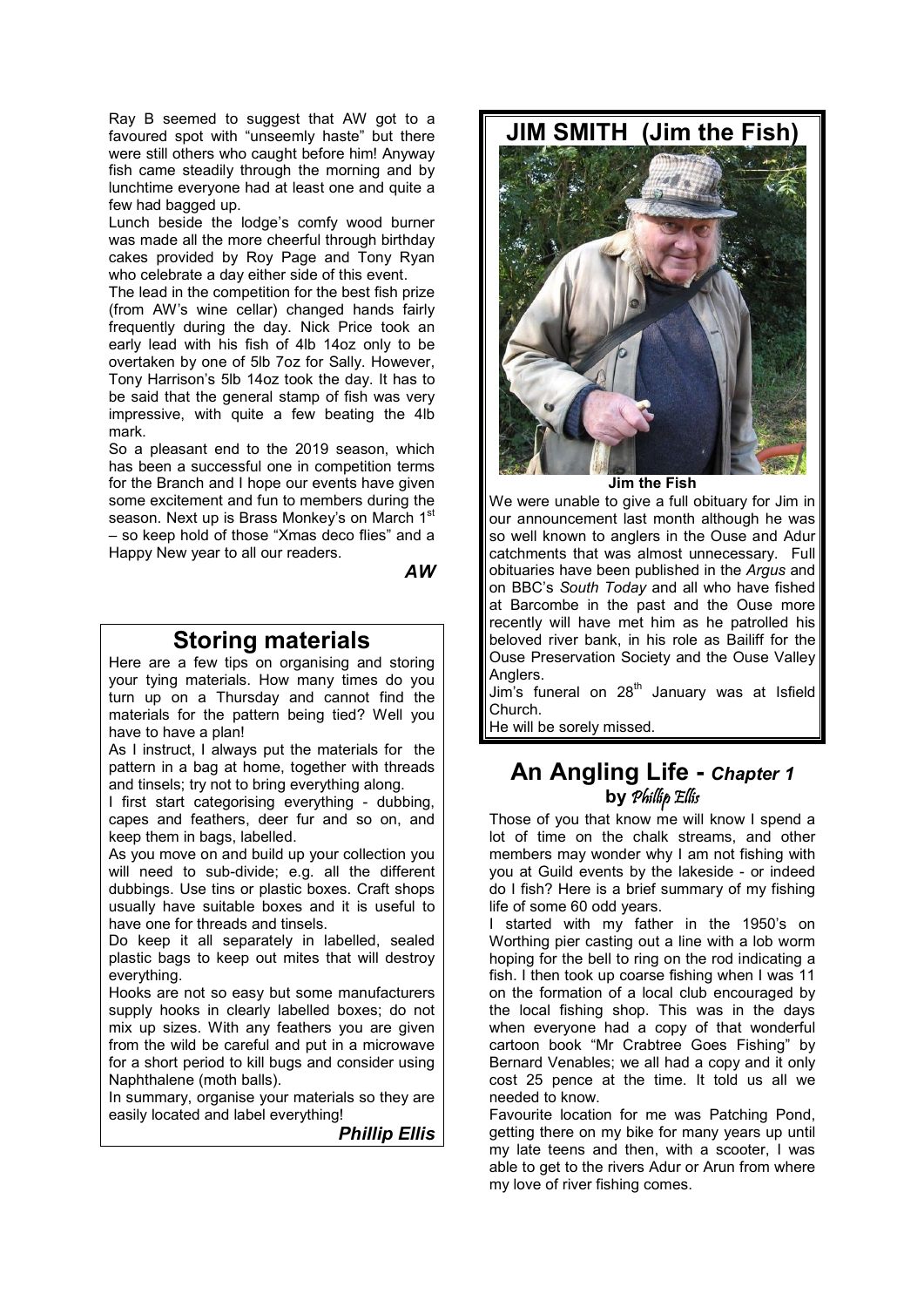After being away at college, I found less time for fishing and then on the club committee helping run the club with its increasing number of fisheries. I also found myself sitting on EA fisheries committees from the 1970's that saw me show interest in fishing for trout. I first took up fly tying with classes run by the late Ray Cannon in Lancing, moving onto the Guild in Brighton some 30 odd years ago.

It must have been the early 1990's when I started fly fishing at Duncton Mill, then owned and created by a lovely man, Ned Kelly, who helped me and the members a lot to get going.

I then joined the Sussex Piscatorial Society which has trout lakes in Sussex, together with coarse fishing, and again I quickly joined the trout section committee where I still sit. The society had taken on a short stretch of the upper river Itchen at Cheriton that was not well managed just before I joined. At the time I had an office at the nearby Winchester army barracks, so I was able to take on the river as a Water Keeper.

Slowly over a period of 10 years we improved the fishery with the help of members and a paid river keeper, Pat Moyle. He and I built up a working relationship and he introduced the society to a stretch of the Itchen near Winchester for winter grayling fishing and 2lb fish were common. This then developed into a day each week for trout fishing in the summer that still continues.

Sadly in 2019 the society gave up Cheriton Mill as it was not being fished sufficiently to justify the management costs and has now been taken over by Portsmouth Services, a Naval fly-fishing club.

During this period my interest in lake fishing diminished but interest grew in river fishing and with the dry fly. I also had the opportunity to take a course leading to becoming an instructor just before leaving MOD in 2005.

On early retirement I had two choices - either to become a casting instructor or as a consultant. Consultancy work won, with little instruction income that in any event does not pay as well. At the same time, I became involved with the Salmon and Trout Association, eventually becoming a trustee, when it became STCUK, for 12 years. *PE*

*(Chapter 2 follows next month)*

#### **RETURN OF TROPHIES**

Would all holders of **ALL** trophies please return them by  $1<sup>st</sup>$  March 2020 (earlier this year as the end of season gathering is on 2<sup>nd</sup> April) on a Thursday evening in order that they can be engraved in time for presentation at the end of season gathering.

Initially they can be given to Roy Gurney until a volunteer can be found to take over this task.

The need for a new "Trophy Keeper" is urgent – volunteers please step forward and help!

## **Ray's Ramblings**

Last month I wrote about some of the waters that were no longer providing trout and grayling fishing so I thought that this month I'd look at some that we can still fish.

During 2019 I decided that, due to the heavy traffic on the roads, I would not be going on so many long trips. This was a shame because two of the waters that I've fished in the past and have provided good fishing to nymphs and especially dries I no longer went to - these being Draycote and Eyebrook. Another I didn't fish was Grafham, where late season offers really good fishing for the shrimp feeders.

Yet another was Elinor at Aldwincle, near Kettering. Apart from the excellent fishing with nymphs on the washing line set-up, there was the added attraction of a six fish day ticket with catch and release for just £19 for OAP's. One of the last occasions I fished there was in November 2018 with the Tunbridge Wells club when I had eleven rainbows, the best going five and a half pounds. Previous to that I fished the FDG bank competition with Martyn Gray and the late Brian Raw in April 2017 and on that trip I had ten rainbows. The fishing there is really excellent and that is due to the fact that the water is stocked every week by Ed Foster, who runs the fishery, and a lot of the fish caught are returned, so it's always well stocked. Pity we don't have a water like that nearer.

So instead I concentrated on waters nearer home like Powdermill, Arlington. Chalk Springs and Duncton Mill. I did fish Bewl a few times when club trips were held there and although it fished well early on from the bank, boat fishing later proved tough, although I understand that the boat fishing in November and December was really good.

At the time, though, I was fishing mainly at Brick Farm and Coltsford Mill, where at the latter on one occasion Martyn Gray had four fish for over 19lbs and I had a rainbow of 7lbs 8ozs. Then just after Christmas I fished Moorhen twice and on both occasions it fished well and I had fish over 4lb, the best going 4lb 11oz.

This winter I have not done as much Grayling fishing as usual. One factor has been the increase in cost at Wherwell that I mentioned last month and another is again the amount of travelling involved, so that most times I am doing as much driving as fishing each day. Results so far have not been great so I had a look back through my diaries for the last four winters and found something rather surprising.

During the winters of 2016/17 and 2017/18 on the Test, Itchen and Avon, I averaged over twenty Grayling a trip, but in the winters of 2018/19 and 2019/20 so far I have averaged just six Grayling. I've said in the past that I'm sure angling pressure has had an affect on catches but wonder if some other factor accounts for this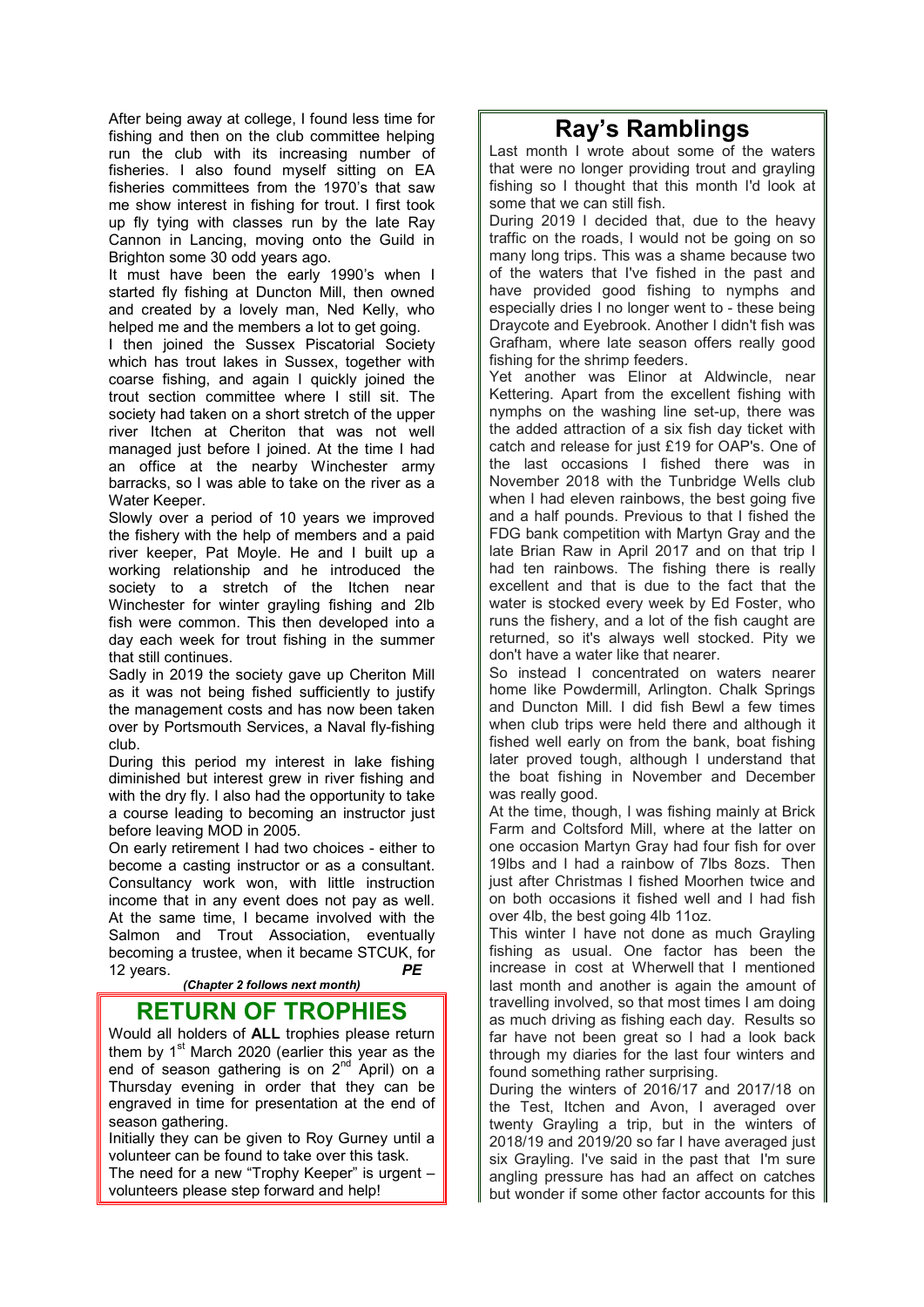drop - like me getting past it (I thought I'd say that before any of you did). But then the February copy of *Fly Fishing and Fly Tying*  dropped through the door and there was Charles Jardine saying "In the South just about every river is recording lower numbers of Grayling this year. There's some big ones and a few smaller fish, but a great swathe of those middle year classes seem to be missing. Fishing pressure? Predation? It's hard to know what the cause is". I remember several years ago when I fished at Compton that the Grayling were decimated when a flock of Cormorants moved in. So the two causes suggested by Charles seem the most likely. I just hope the trend doesn't continue cos as I've said before they're my favourite fish.

*Ray Burt*

### **MARCH SPEAKER Thursday 5th March 2020**

**We welcome ANDY LUSH who will tell us of his experiences with Barbel fishing in Spain and Carp fly fishing on local venues.**

**Everyone is welcome – members or nonmembers alike £3 ticket includes entry to raffle too!**

## **Arlington Startup.**

It is always a bit of a quandary for me at the start of the season at Arlington. As someone who was used to termly dates in 36 years of teaching I am drawn towards the anticipation of a starting date and it also harks back to the more restricted timings of the brown trout season from my youth.

However, as Arlington's season starts in late January, one has to take into account the wonders of the British weather - do you really want to start the season frozen to the bone or<br>drenched through? The forecast said cold. The forecast said cold, overcast but dry with a light breeze - so one quandary solved. Then there's the time of day. Do you have a leisurely breakfast (as did Ray Love) and start in warmer temperatures but then risk arriving when all the best spots in the Bay have gone? In the end, circumstances acted to make decisions for me to some extent.

Having been awoken at 12.00 am by someone trying to deliver a takeaway to the wrong address (choice response given!) and again at 4.20 am by the sounds of a major fire in Woodingdean, I slept in. So arriving at about 9.00 am there were already about 10 anglers taking up the prime spots so I was pushed further along the Bay.

First task of the day was to respond to a request to help a guy suffering from macular degeneration to undo a tangle, so he could continue fishing his current rig. Perhaps the fishing gods would smile on me for showing such kindness. **They certainly didn't for the next 2 hours!** 

I tried a floater with an intermediate sink tip for a short period, with only a couple of taps on the Taddy, before succumbing to launching the Boobies! Even these did not do the trick and then a somewhat freakish occurrence forced me to change position. A large slick of dense blue green algae moved gradually westwards along the shore of the Bay, making it virtually impossible to fish flies in the "soupish" concoction. Greg says he has rarely seen this type of bloom this early in the year before, so I hope it is not a sign of things to come. Anyway I moved further East and found clearer water and some obliging fish. After taking one on a Coral Booby, I was reminded that orange is often a good colour in cloudy water and tied on an orange Nomad on a slow sinker, as I had a feeling the fish had come up in the water a little. I was proved right and took my next five fish on the same fly, losing 2 more amongst them and was done by  $12.40 - a$  game of two halves as they say.



Top fish in the photo was 2lb 12 oz - so the general stamp was not very large. There have been a couple of 3lb+ fish taken but I hope that Martin has managed to keep a few larger fish back for us, despite his imminent westward migration.

#### **Alan Wells**

**PS.** Nigel Duckworth asked me to send his best wishes to all who remember him at the Guild.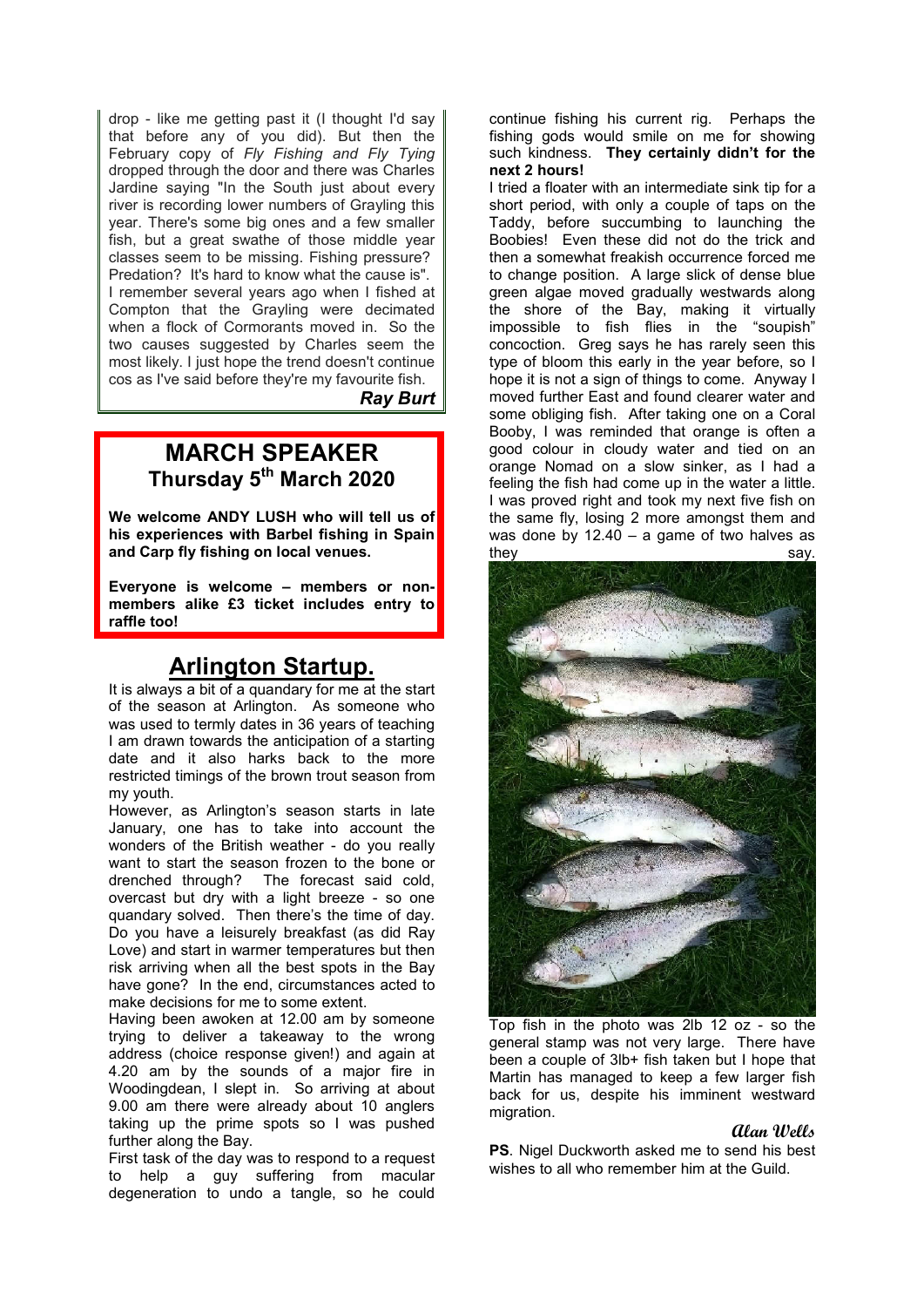## **Chairman's Chat**

A bit further than the Isle of Wight this time – Romania. As you can see, this is a very steep and high (3m) dam on one of their major rivers. More information is difficult – it is in Romanian! So what are the options? Bypass channel, Alaskan Steep Pass, Rock Ramp or Bottom baffle, to name but a few?

A bypass channel would be 60m long and 10m wide and involve substantial land take, plus cutting into the shoulder of the dam by over 3.0 m which would, of course, need a temporary cofferdam – all very costly.

A bottom baffle would require 21m of channel plus two resting pools of about 4m each, making a total of, say, 32m with the intakes and exit structure, plus a large temporary cofferdam again very costly.

A rock ramp would have to be the width of the river, 28m long and contain three resting pools; the structure would require a very large quantity of rock and probably a temporary haul road. Rock ramps, despite being simple structures, are **very** difficult to design both hydraulically and structurally.



#### **Romanian Deflection Weir**

The good news is that an Alaskan Steep Pass does not require a resting pool for this height of dam and therefore the structure would be about 10m long by 1.5m wide – obviously a more economic solution.

If we were given this project as a commission we would produce a report including outline drawings of the three options together with budget estimates. In this case we are giving advice only, to one of our contacts.

Our recommendation would be based on the provision of the most economic option which fulfils the biological specification, is safe to build and maintain, and be visually acceptable – what do you think?

*Tony W*

#### **SPRING AUCTION Thursday 19th March 2020**

It has been some while since we had availability for members to sell some of their surplus tackle and fishing items as we have already been full at this point and have even had to turn down requests for entries.

We do have to limit the number of entries in some categories to prevent "flooding" the market and to maximize returns for those lots on offer.

**In this auction we already have sufficient flytying material and book lots and would ask you not to submit entries for these. However we would be delighted to sell your flies, flyboxes, fishing tackle including nets, fishing bags, fishing clothing, fly rods, fly reels and fly lines.**

Being a fly-fishing organization, most of the demand at our auctions is for fly fishing related items, but good quality sea and coarse fishing tackle can also sell well.

You can download entry forms from our website www.sussexflydressers.org.uk or e-mail Roy Gurney on roygurney33@gmail.com or phone 01273 581519 for .doc or hard copies.

Entries are on a first come/first served basis so please don't leave it till the last minute as we have to produce the catalogue in good time.

**TH/RG**

### **2020 FISHING PROGRAMMME**

The provisional programme, lovingly produced by Alan Wells, is on the last page of the newsletter, and entry forms are attached or enclosed, and which should be completed and sent as soon as possible to the organisers involved.

#### **Published by the Sussex Branch of the Flydressers' Guild**

| Chairman:   |  |
|-------------|--|
| Secretary:  |  |
| Treasurer:  |  |
| Membership: |  |

Tony Woolnough 01273 483833<br>Simon Rickard 07799 484168 Simon Rickard<br>Bill Black Bill Black 01323 763807<br>Roy Gurney 01273 581519

01273 581519

**Editor: ROY GURNE**Y 29 Capel Avenue, PEACEHAVEN, BN10 8NB E-MAIL: fdgsussex@gmail.com

Visit our web site

Sussexflydressers.org.uk